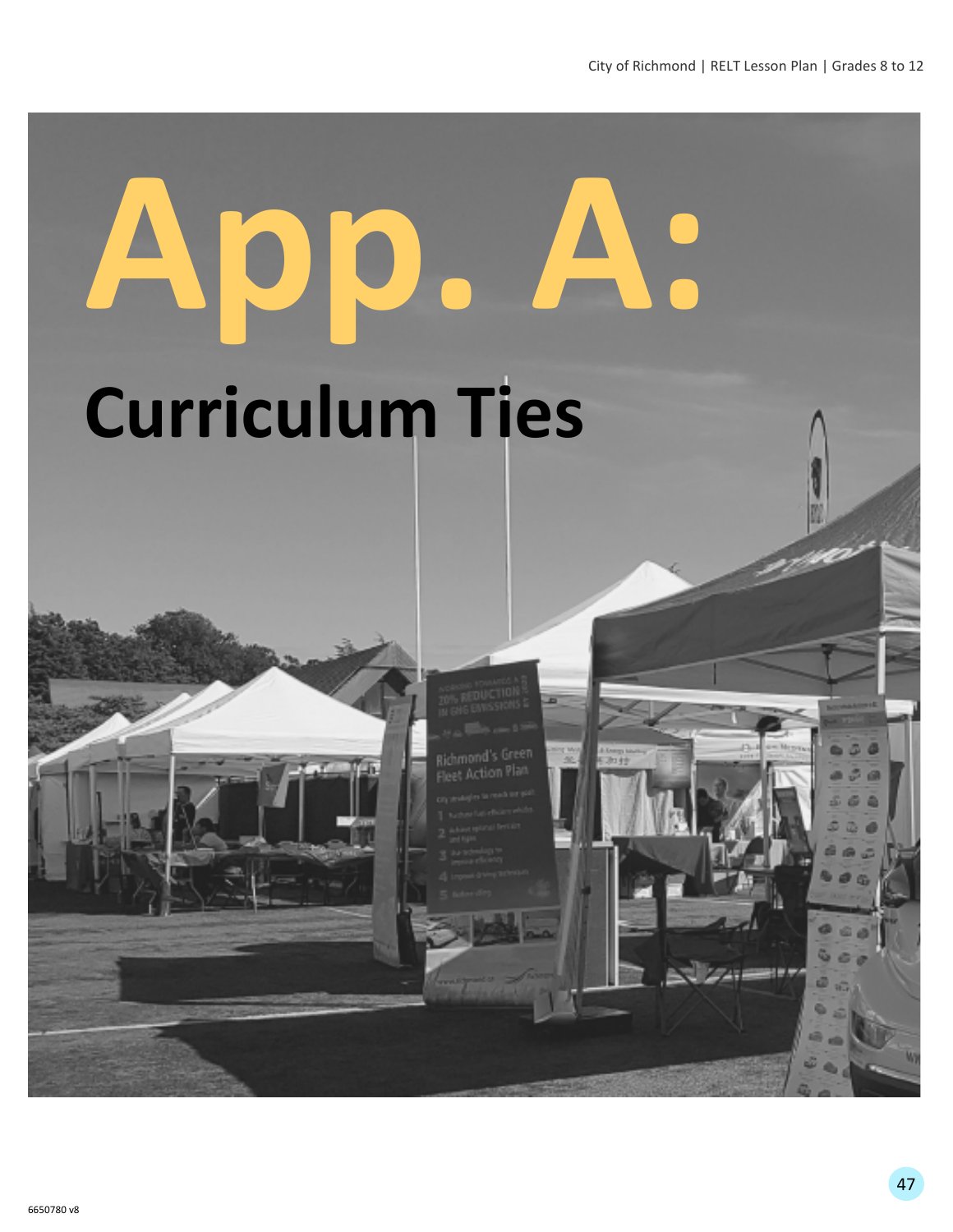## This page is intentionally left blank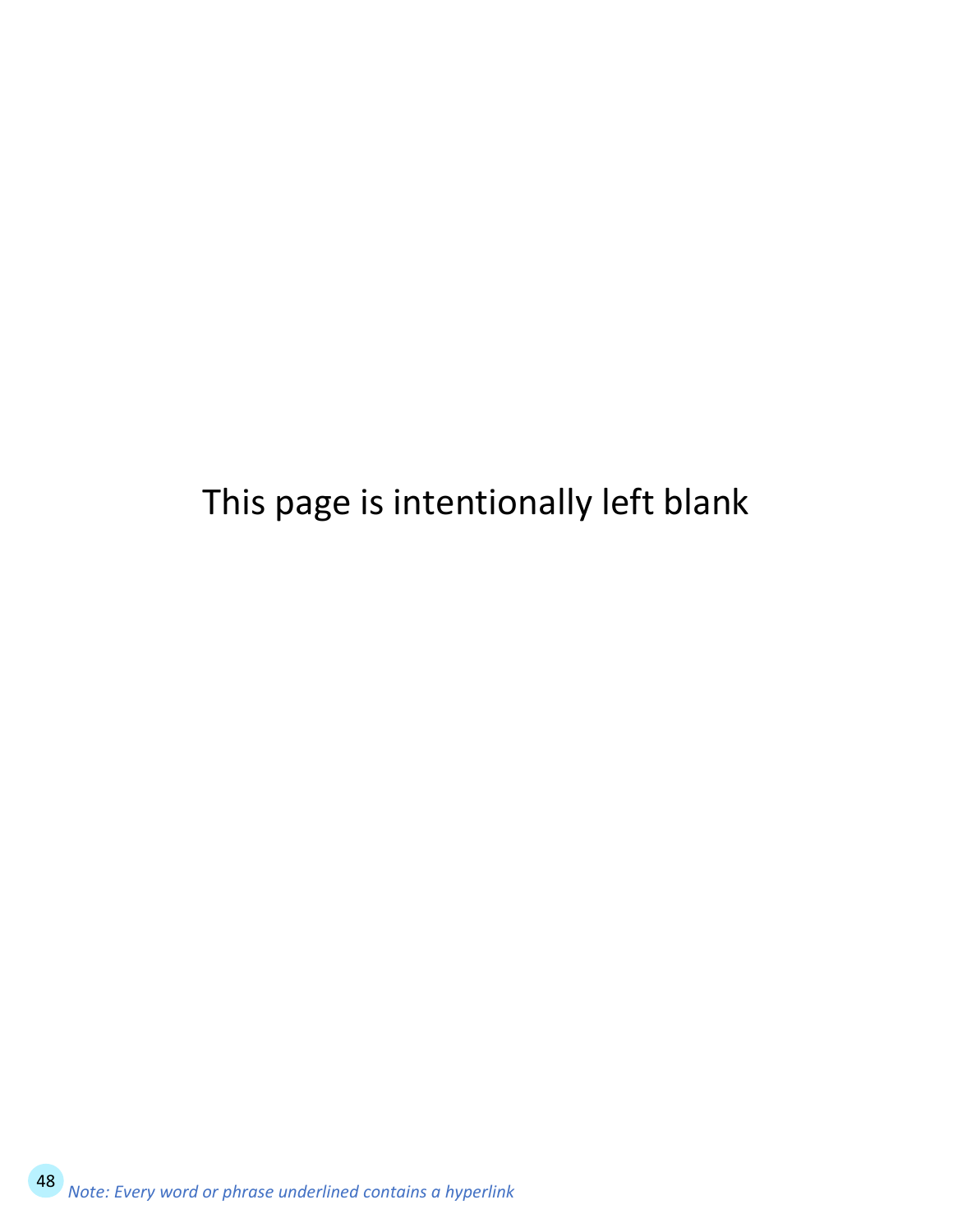| <b>Subject</b>                                | <b>Course</b>                                                       | <b>Course Content</b>                                                                                                                                                                                                                                                                                                                                                                                                                                                                                                                                                                                                                                                                                                                                         | <b>Ideas for Coursework Application</b>                                                                                                                                                                                                                                                                                                                                                                                                                                                                                                                                                              |
|-----------------------------------------------|---------------------------------------------------------------------|---------------------------------------------------------------------------------------------------------------------------------------------------------------------------------------------------------------------------------------------------------------------------------------------------------------------------------------------------------------------------------------------------------------------------------------------------------------------------------------------------------------------------------------------------------------------------------------------------------------------------------------------------------------------------------------------------------------------------------------------------------------|------------------------------------------------------------------------------------------------------------------------------------------------------------------------------------------------------------------------------------------------------------------------------------------------------------------------------------------------------------------------------------------------------------------------------------------------------------------------------------------------------------------------------------------------------------------------------------------------------|
| Applied Design,<br>Skills and<br>Technologies | Entrepreneurship +<br>Marketing 9                                   | Ways of decreasing production costs through training and<br>technological advancement.                                                                                                                                                                                                                                                                                                                                                                                                                                                                                                                                                                                                                                                                        | Students could look at the current automotive industry and<br>think of new ways to improve the efficiency of manufacturing<br>cars while keeping production costs low.                                                                                                                                                                                                                                                                                                                                                                                                                               |
|                                               | Entrepreneurship +<br>Marketing 10                                  | Social, ethical and sustainability considerations impact design<br>and decision making.<br>Customer needs, wants and demands.                                                                                                                                                                                                                                                                                                                                                                                                                                                                                                                                                                                                                                 | Students can practice linking mitigation strategies (supply and<br>demand) to changes that have occurred within the<br>commercialized industry, e.g. the decreased sales of aerosol<br>hair spray.                                                                                                                                                                                                                                                                                                                                                                                                   |
|                                               | Drafting 10/11/12                                                   | User needs and interests drive the design process.<br>Identify potential users and relevant contextual factors<br>$\bullet$<br>for a chosen design opportunity.<br>Identify criteria for success, intended impact and any<br>$\bullet$<br>constraints.<br>Take creative risks in generating ideas and add to others'<br>$\bullet$<br>ideas in ways that enhance them.<br>Critically analyze and prioritize competing factors to<br>$\bullet$<br>meet community needs for preferred futures.<br>Social, ethical and sustainability considerations impact design<br>Evaluate a variety of materials for effective use and<br>potential for reuse, recycling and biodegradability.<br>Use materials in ways that minimize waste.                                 | Students can participate in the "What will transportation look<br>like in 2050" challenge through engaging and researching<br>concepts and innovations to add to their cars. Students can<br>use the skills they have learned in class to create and model<br>their designs. From using sustainable materials, students use<br>their critical thinking and creativity skills to evaluate and<br>analyze various factors that make a certain material better<br>than others. This experience allows them to gain a better<br>understanding of social, economical and environmental<br>sustainability. |
|                                               | Electronics +<br>Robotics 10<br>Electronics 11/12<br>Robotics 11/12 | User needs and interests drive the design process.<br>Identify potential users and relevant contextual factors<br>for a chosen design opportunity.<br>Identify criteria for success, intended impact and any<br>$\bullet$<br>constraints.<br>Take creative risks in generating ideas and add to others'<br>ideas in ways that enhance them.<br>Critically analyze and prioritize competing factors to<br>$\bullet$<br>meet community needs for preferred futures.<br>Social ethical, and sustainability considerations impact design.<br>Evaluate a variety of materials for effective use and<br>potential for reuse, recycling and biodegradability.<br>Use materials in ways that minimize waste.<br>Electrical theory using parallel and series circuits. | Create a small battery-powered car that is made from items<br>that are not brand new. Get students to focus on using items<br>that can be upcycled to identify potential uses in atypical<br>items. This allows students to engage in research and learn to<br>take creative risks in generating ideas.                                                                                                                                                                                                                                                                                              |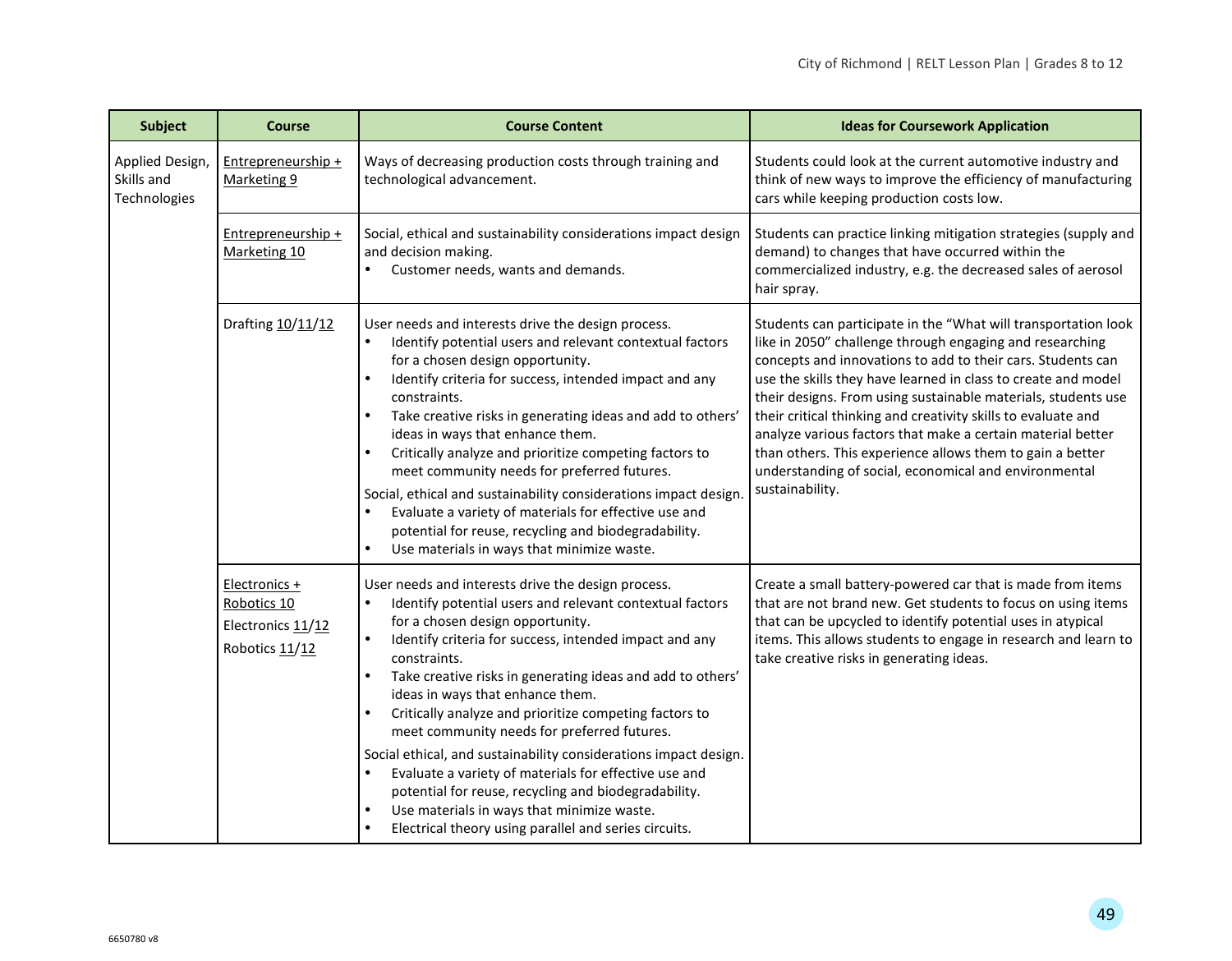| <b>Subject</b>           | <b>Course</b>                                                                                                         | <b>Course Content</b>                                                                                                                                                                           | <b>Ideas for Coursework Application</b>                                                                                                                                                                                                                                                                                                                                    |
|--------------------------|-----------------------------------------------------------------------------------------------------------------------|-------------------------------------------------------------------------------------------------------------------------------------------------------------------------------------------------|----------------------------------------------------------------------------------------------------------------------------------------------------------------------------------------------------------------------------------------------------------------------------------------------------------------------------------------------------------------------------|
| Career<br>Education      | Career-Life<br>Education                                                                                              | Explore factors that both inform career-life choices and are<br>influenced by them. These may include personal,<br>environmental and land-use decisions.<br>Introduction to financial planning. | Budgeting challenge-Each student in the class is given a<br>different electric vehicle to save up for. Each student is also<br>given the same starting amount of money and has the same<br>bills to pay for. Have students use information from the<br>lesson to help them budget for the car. This can allow<br>students to learn about loans, leases and interest rates. |
|                          | Career-Life<br>Connections                                                                                            | Post-graduation budget planning, labour market trends and<br>local and global influences on career-life choices.                                                                                | Students can learn how to budget for post-graduation<br>learning about leases, market trends, and local and global<br>influences on career-life choices.                                                                                                                                                                                                                   |
| English<br>Language Arts | English Language<br>Arts 8/9<br><b>Literary Studies</b><br>10/11/12<br>Composition 11/12<br><b>English Studies 12</b> | Questioning what we hear, read and view contributes to our<br>ability to be educated and engaged citizens.                                                                                      | The discussion topics provided will help students create a<br>conversation where they discuss and challenge existing ideas.<br>Classroom Assessment Resource for English Language Arts (K-9)<br>Classroom Assessment Resource for English Language Arts (10-12)                                                                                                            |
|                          | New Media<br>10/11/12                                                                                                 | Digital citizens have rights and responsibilities in an<br>increasingly globalized society.                                                                                                     | Get students to join the short video challenge, and/or make<br>an infographic regarding topics discussed, e.g. climate change<br>and BC's ZEV Act.                                                                                                                                                                                                                         |
| Mathematics              | Foundations of<br>Mathematics 11                                                                                      | Optimization informs the decision-making process in<br>situations involving extreme values.                                                                                                     | Maximizing range while minimizing cost. Ask students which<br>car they think is the most reasonable for its range and cost.<br>Relevant topics: linear inequalities, systems of equations,<br>optimization, financial literacy (investments, loans, buy/lease).                                                                                                            |
|                          | Workplace<br>Mathematics 11                                                                                           | Rate of change.                                                                                                                                                                                 | Provide students with information to plot a graph regarding<br>the cost of a car, gasoline cost and electricity cost. Then get<br>students to calculate the rate of change and find the line of<br>best fit.<br>Relevant topics: financial literacy (investments, loans,<br>budgeting), rate of change (finding slope by rise/run).                                        |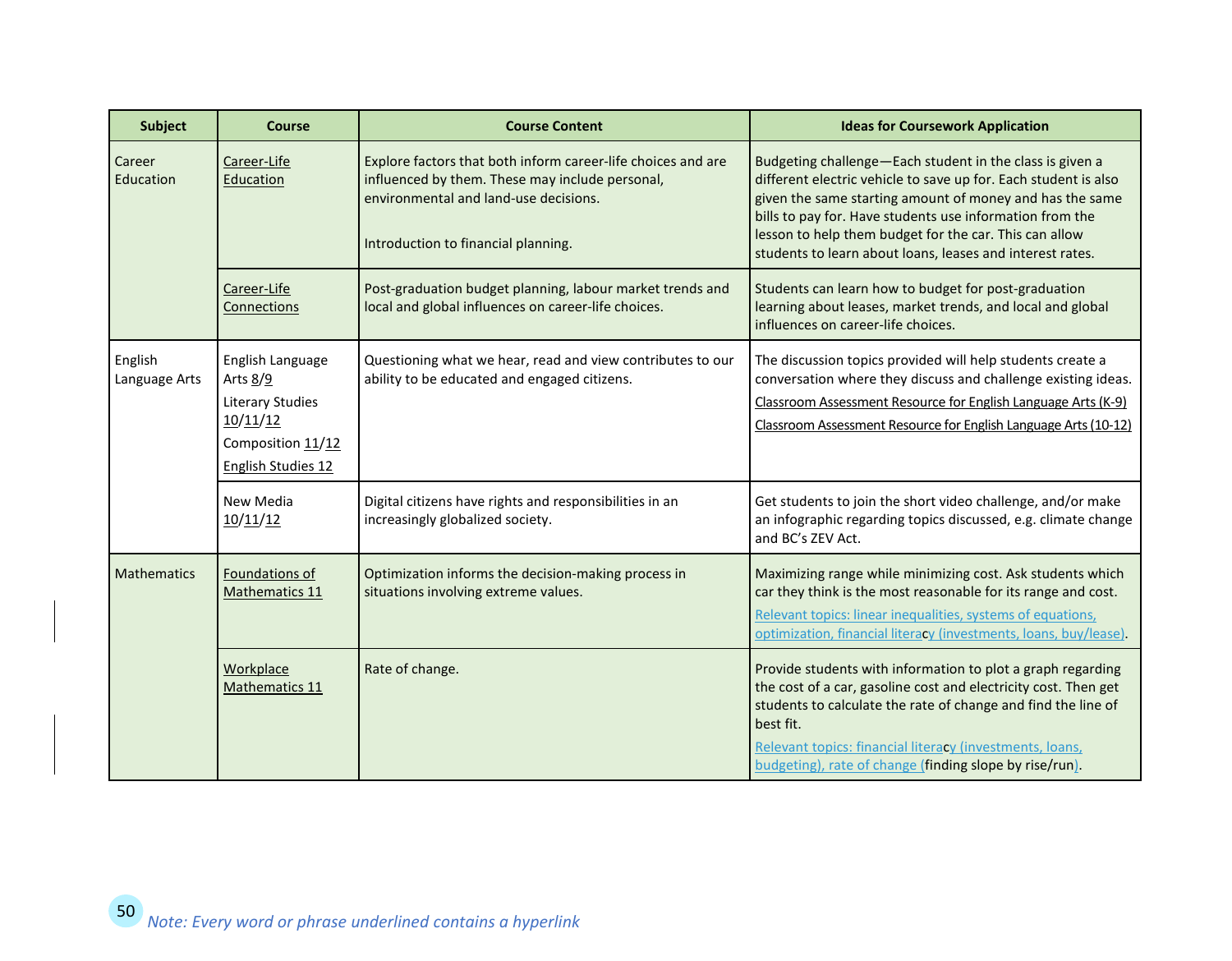| <b>Subject</b>                 | <b>Course</b>               | <b>Course Content</b>                                                                                                                                                                                                                                                       | <b>Ideas for Coursework Application</b>                                                                                                                                                                                                                                                                                              |
|--------------------------------|-----------------------------|-----------------------------------------------------------------------------------------------------------------------------------------------------------------------------------------------------------------------------------------------------------------------------|--------------------------------------------------------------------------------------------------------------------------------------------------------------------------------------------------------------------------------------------------------------------------------------------------------------------------------------|
| <b>Mathematics</b><br>(cont'd) | Calculus 12                 | Differential calculus develops the concept of instantaneous<br>rate of change.                                                                                                                                                                                              | Provide students with information to plot a graph regarding<br>the cost of a car, gasoline and electricity over time so they<br>can calculate the instantaneous rate of change using<br>derivatives.<br>Relevant topics: rate of change (average vs instantaneous),<br>applications of differentiation (related rates, optimization) |
|                                | Pre-calculus 12             | Exponential functions and equations.                                                                                                                                                                                                                                        | The price of maintaining gas cars increases exponentially as<br>time goes on because more parts need to get repaired.                                                                                                                                                                                                                |
|                                | <b>Statistics 12</b>        | Statistics plays an integral role in research, decision making,<br>and policy in society.                                                                                                                                                                                   | Look at statistics about climate change and how policies have<br>been implemented as a result.                                                                                                                                                                                                                                       |
| Science                        | Science 8                   | Energy can be transferred as both a particle and a wave.                                                                                                                                                                                                                    | Focus on the idea of electricity and how through the use of<br>electrons, we are able to create electricity.<br>Classroom Assessment Resource for Science (K-9)                                                                                                                                                                      |
|                                | Science 9                   | An electric current is the flow of an electric charge.<br>Circuits - must be complete for electrons to flow.<br>Voltage, current and resistance.                                                                                                                            | Focus on different types of charging and how it works, and<br>how the different types of charging allow different currents<br>to flow.<br>Classroom Assessment Resource for Science (K-9)                                                                                                                                            |
|                                | Science 10                  | Local and global impacts of energy transformations from<br>technologies.                                                                                                                                                                                                    | Discuss the use of technological advancements in creating a<br>more environmentally conscious world.<br>Classroom Assessment Resource for Science (10-12)                                                                                                                                                                            |
|                                | Earth Sciences 11           | The transfer of energy through the atmosphere creates<br>weather, and this transfer is affected by climate change.<br>Changes in the composition of the atmosphere due to<br>natural and human causes.<br>Solar radiation interactions and impacts on the energy<br>budget. | We suggest creating a project that focuses on emerging<br>technologies targeted at reducing GHG pollution in the<br>atmosphere.<br>Classroom Assessment Resource for Science (10-12)                                                                                                                                                 |
|                                | Environmental<br>Science 11 | Human practices affect the sustainability of ecosystems.<br>Human actions and their impact on ecosystem integrity.                                                                                                                                                          | We suggest creating a project that focuses on emerging<br>technologies targeted at reducing GHG pollution in the<br>atmosphere.<br>Classroom Assessment Resource for Science (10-12)                                                                                                                                                 |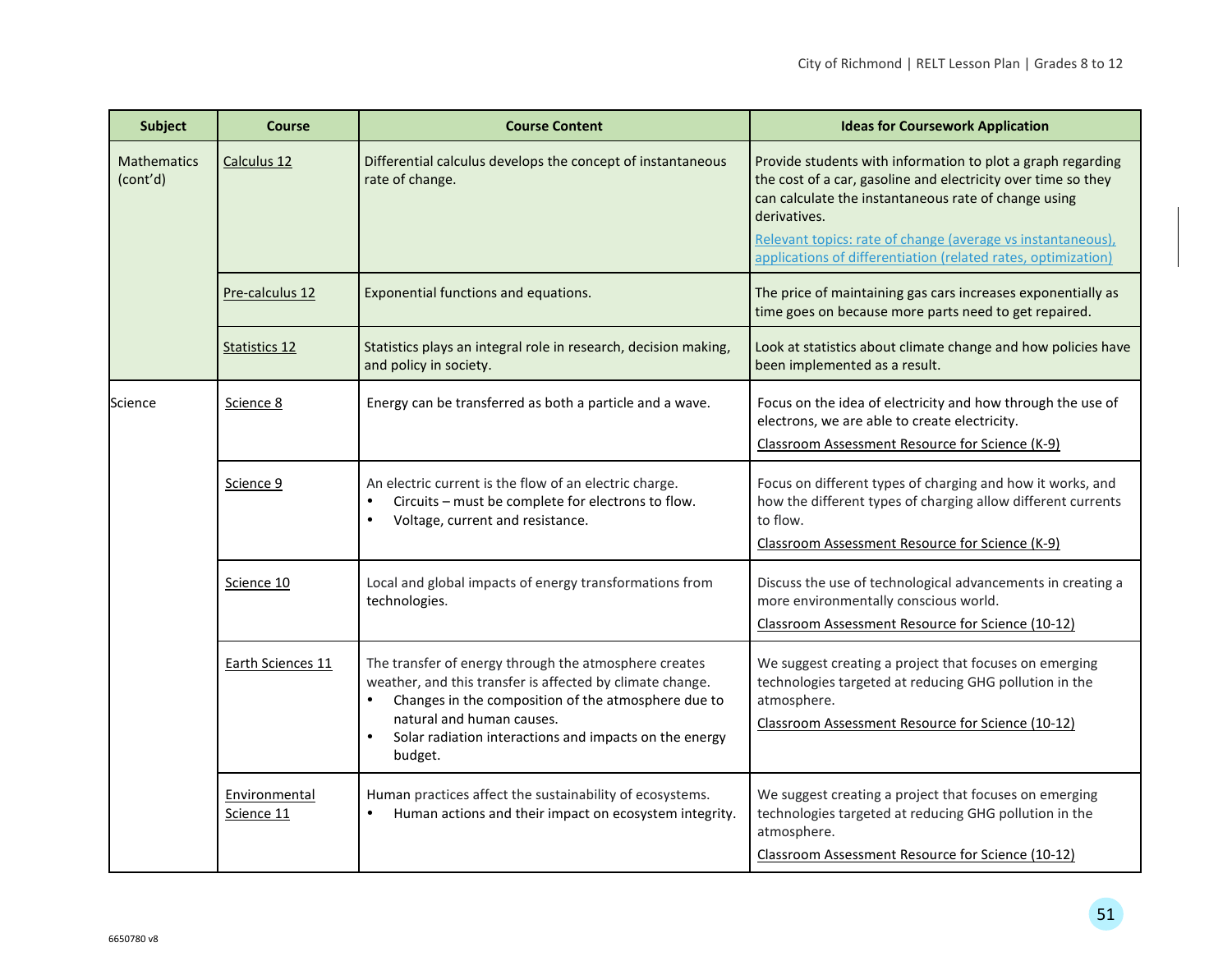| <b>Subject</b>        | <b>Course</b>                     | <b>Course Content</b>                                                                                                                                                                                                                                                                          | <b>Ideas for Coursework Application</b>                                                                                                                                                                                                                                                       |
|-----------------------|-----------------------------------|------------------------------------------------------------------------------------------------------------------------------------------------------------------------------------------------------------------------------------------------------------------------------------------------|-----------------------------------------------------------------------------------------------------------------------------------------------------------------------------------------------------------------------------------------------------------------------------------------------|
| Science<br>(cont'd)   | Physics 11                        | Energy is found in different forms, is conserved, and has the<br>ability to do work.<br>Mechanical waves transfer energy but not matter.<br>Electric circuits (DC), Ohm's law and Kirchhoff's laws.<br>Power and efficiency.<br>$\bullet$                                                      | Explore how regenerative braking works. Also look into how<br>parallel/series hybrid configurations change the range of a<br>PHEV.<br>Classroom Assessment Resource for Science (10-12)                                                                                                       |
|                       | <b>Science for Citizens</b><br>11 | Human impact on Earth's systems:<br>Natural resources.<br>Effects of climate change.<br>$\bullet$                                                                                                                                                                                              | We suggest creating a project that focuses on emerging<br>technologies targeted at reducing GHG pollution in the<br>atmosphere.<br>Classroom Assessment Resource for Science (10-12)                                                                                                          |
|                       | Chemistry 12                      | Electrochemical cells.                                                                                                                                                                                                                                                                         | How FCEVs work by reverse electrolysis-converting<br>hydrogen into electricity.<br>Classroom Assessment Resource for Science (10-12)                                                                                                                                                          |
|                       | Environmental<br>Science 12       | Human activities cause changes in the global climate system.<br>Global environmental ethics, policy and law.<br>Living sustainably supports the well-being of self, community<br>and Earth.                                                                                                    | We suggest creating a project that focuses on emerging<br>technologies targeted at reducing GHG pollution in the<br>atmosphere.<br>Explore what legislation is being enacted to help us reach the<br>goal of net-zero emissions by 2050.<br>Classroom Assessment Resource for Science (10-12) |
|                       | Physics 12                        | Forces and energy interactions occur within fields.<br>Applications of electromagnetic induction.<br>Electric potential energy, electric potential and electric<br>potential difference.<br>Electric field and Coulomb's law.<br>Momentum is conserved within a closed and isolated<br>system. | Integrate practice questions/homework with applications to<br>EVs.<br>Classroom Assessment Resource for Science (10-12)                                                                                                                                                                       |
| <b>Social Studies</b> | Social Studies 8                  | Human and environmental factors shape changes in<br>population and living standards.<br>Urbanization and the effect of expanding communities.<br>$\bullet$<br>Environmental impact (e.g. resource and land use).                                                                               | Discuss topics regarding climate mitigation to help correlate<br>the link between human and environmental impacts, as both<br>strategies have different environmental impacts and effects<br>on the expansion of communities.<br>Classroom Assessment Resource for Social Studies (K-9)       |